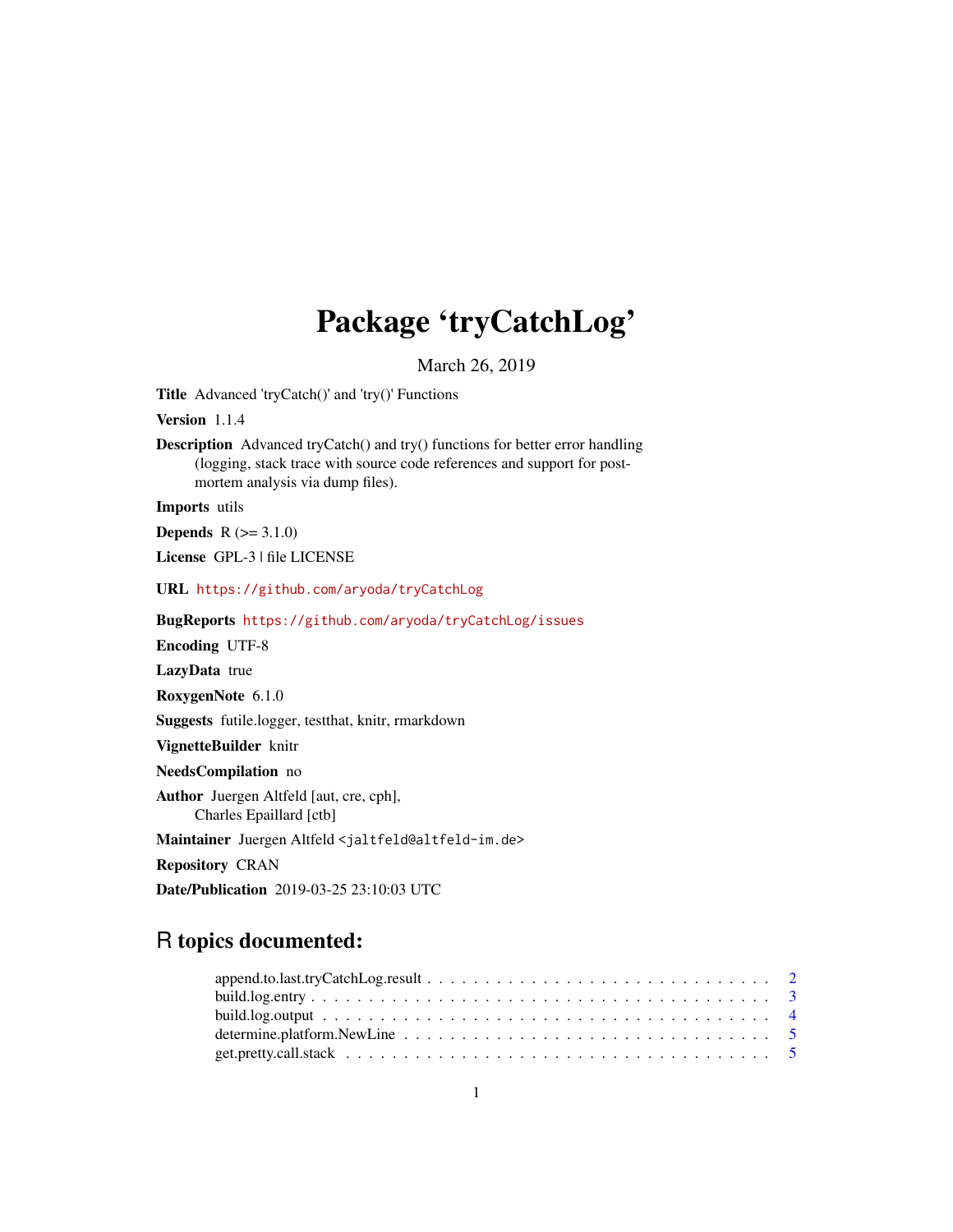# <span id="page-1-0"></span>2 append.to.last.tryCatchLog.result

| Index | 19 |
|-------|----|
|       |    |
|       |    |
|       |    |
|       |    |
|       |    |
|       |    |
|       |    |
|       |    |
|       |    |
|       |    |
|       |    |
|       |    |
|       |    |

#### <span id="page-1-1"></span>append.to.last.tryCatchLog.result

*Appends a new log entry to the stored logging output of the last call to* tryCatchLog *or* tryLog

#### Description

You can get the last logging output by calling [last.tryCatchLog.result](#page-9-1).

#### Usage

append.to.last.tryCatchLog.result(new.log.entry)

# Arguments

new.log.entry the new log entry (a data.frame created with link{build.log.entry})

# Details

THIS FUNCTION IS USED ONLY PACKAGE INTERNALLY!

# Value

the complete logging result of the last call to tryCatchLog or tryLog as data.frame

# Note

THIS IS A PACKAGE INTERNAL FUNCTION AND THEREFORE NOT EXPORTED.

# See Also

[last.tryCatchLog.result](#page-9-1), [reset.last.tryCatchLog.result](#page-12-1),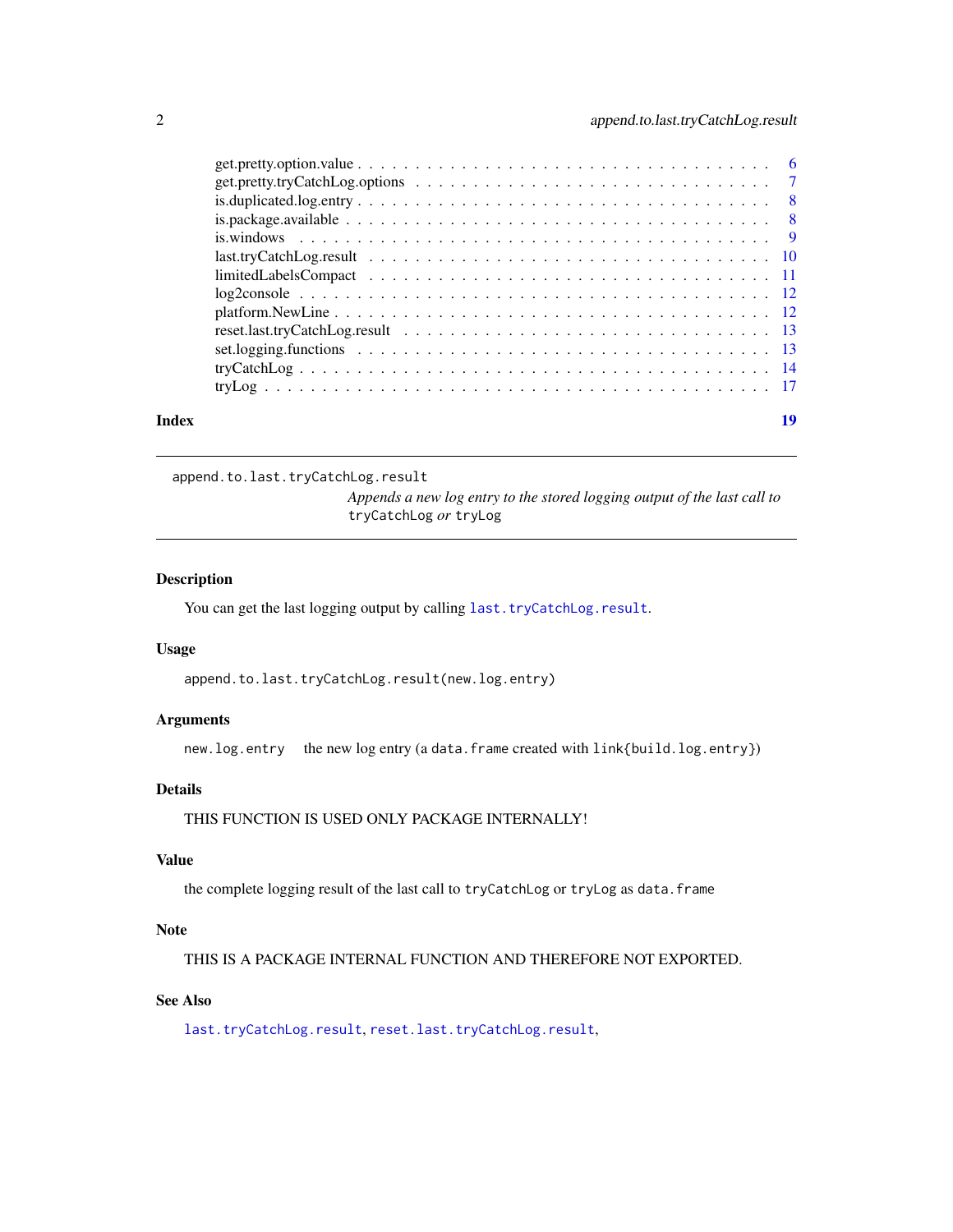<span id="page-2-1"></span><span id="page-2-0"></span>build.log.entry *Creates a log entry row containing all relevant logging information in columns*

#### Description

The serverity level should correspond to the condition class.

#### Usage

```
build.log.entry(timestamp, severity, msg.text, call.stack, dump.file.name,
  omit.call.stack.items = 0)
```
#### Arguments

| timestamp             | logging timestamp as POSIXct (normally by calling Sys.time)                                                                                         |
|-----------------------|-----------------------------------------------------------------------------------------------------------------------------------------------------|
| severity              | severity level of the log entry ((ERROR, WARN, INFO etc.)                                                                                           |
| msg.text              | Logging message (e. g. error message)                                                                                                               |
| call.stack            | a call stack created by sys.calls                                                                                                                   |
|                       | dump.file.name name of the created dump file (leave empty if the tryCatchLog argument write.error.dump.file<br>is FALSE                             |
| omit.call.stack.items |                                                                                                                                                     |
|                       | the number of stack trace items to ignore $(=\text{last } x \text{ calls})$ in the passed call. stack<br>since they are caused by using tryCatchLog |

#### Value

An object of class tryCatchLog.log.entry and [data.frame](#page-0-0) with one and the following columns:

- 1. timestamp creation date and time of the logging entry
- 2. severity the serverity level of the log entry (ERROR, WARN, INFO etc.)
- 3. msg.text the message text of the log entry
- 4. compact.stack.trace the short stack trace containing only entries with source code references down to line of code that has thrown the condition
- 5. full.stack.trace the full stack trace with all calls down to the line of code that has thrown the condition (including calls to R internal functions and other functions even when the source code in not available).
- 6. dump.file.name name of the created dump file (if any)

#### **Note**

THIS IS A PACKAGE INTERNAL FUNCTION AND THEREFORE NOT EXPORTED.

# See Also

[last.tryCatchLog.result](#page-9-1) [build.log.output](#page-3-1)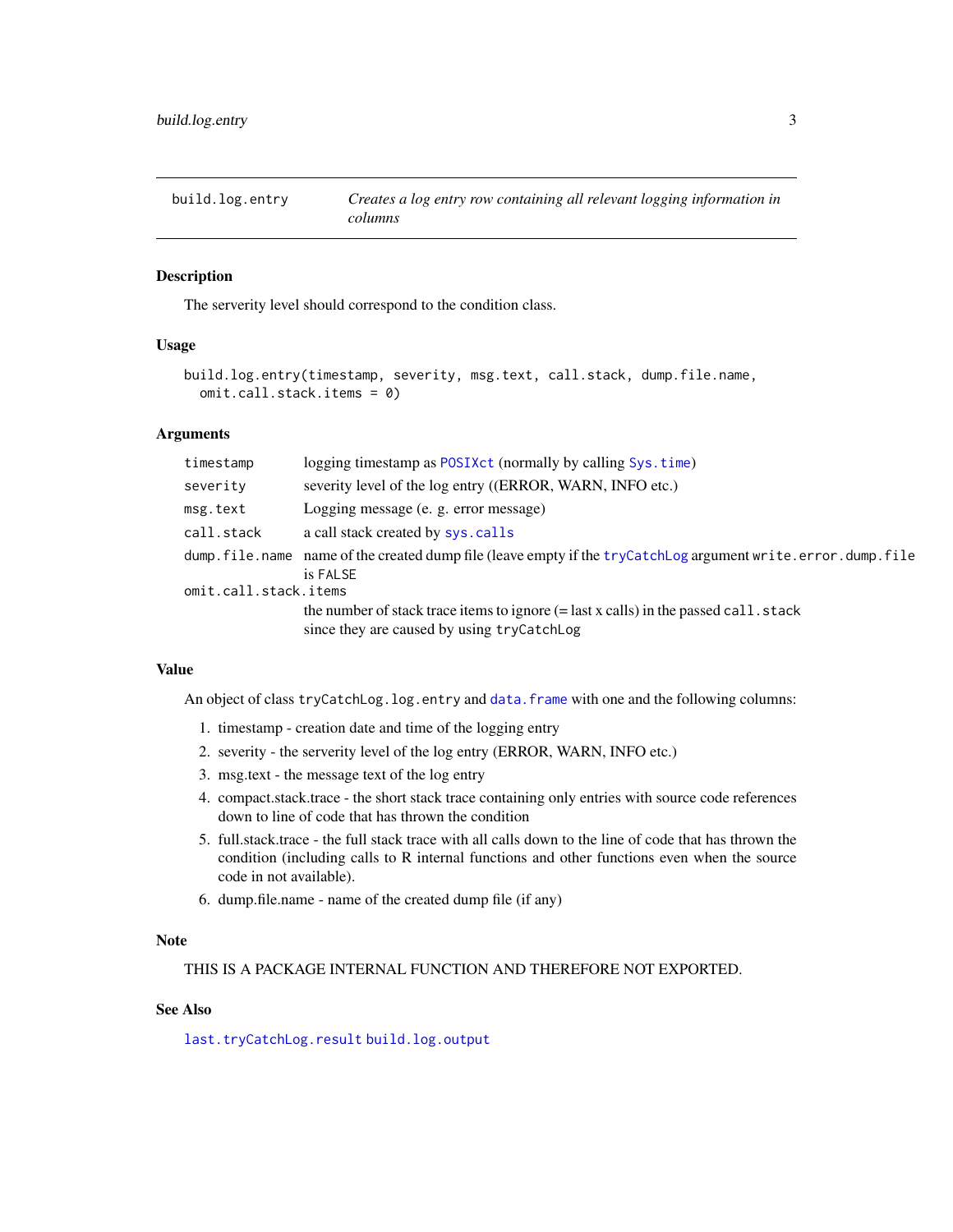<span id="page-3-1"></span><span id="page-3-0"></span>

#### Description

To view the formatted output print the logging output in a console use [cat](#page-0-0) (instead of printing the output with [print](#page-0-0) which shows the newline escape codes).

#### Usage

```
build.log.output(log.results, include.full.call.stack = TRUE,
  include.severity = TRUE, include.timestamp = FALSE,
 use.platform.newline = FALSE)
```
# Arguments

| log.results             | A data. frame and member of the class tryCatchLog. log. entry with log en-<br>try rows as returned by last. tryCatchLog. result containing the logging in-<br>formation to be prepared for the logging output.                                                                                                                                                                                                                 |
|-------------------------|--------------------------------------------------------------------------------------------------------------------------------------------------------------------------------------------------------------------------------------------------------------------------------------------------------------------------------------------------------------------------------------------------------------------------------|
| include.full.call.stack |                                                                                                                                                                                                                                                                                                                                                                                                                                |
|                         | Flag of type logical: Shall the full call stack be included in the log output?<br>Since the full call stack may be very long it can be omitted by passing FALSE.                                                                                                                                                                                                                                                               |
| include.severity        |                                                                                                                                                                                                                                                                                                                                                                                                                                |
|                         | logical switch if the severity level (e. g. ERROR) shall be included in the<br>output                                                                                                                                                                                                                                                                                                                                          |
| include.timestamp       |                                                                                                                                                                                                                                                                                                                                                                                                                                |
|                         | logical switch if the timestamp of the catched condition shall be included in<br>the output                                                                                                                                                                                                                                                                                                                                    |
| use.platform.newline    |                                                                                                                                                                                                                                                                                                                                                                                                                                |
|                         | logical: If TRUE the line breaks ("newline") will be inserted according to the<br>current operationg system (Windows: CR+LF, else: CR). If FALSE R's usual \n<br>esacpe character will be inserted and it is left to the client to convert this later<br>into the operation-system-specific characters. This argument is rarely required<br>(except e. g. if you want to write the return value into a database table column). |

# Value

A ready to use logging output with stack trace (as character)

# Note

Supports also a single row created by the package internal function build. log.entry as log.results argument.

# See Also

[last.tryCatchLog.result](#page-9-1) [build.log.entry](#page-2-1)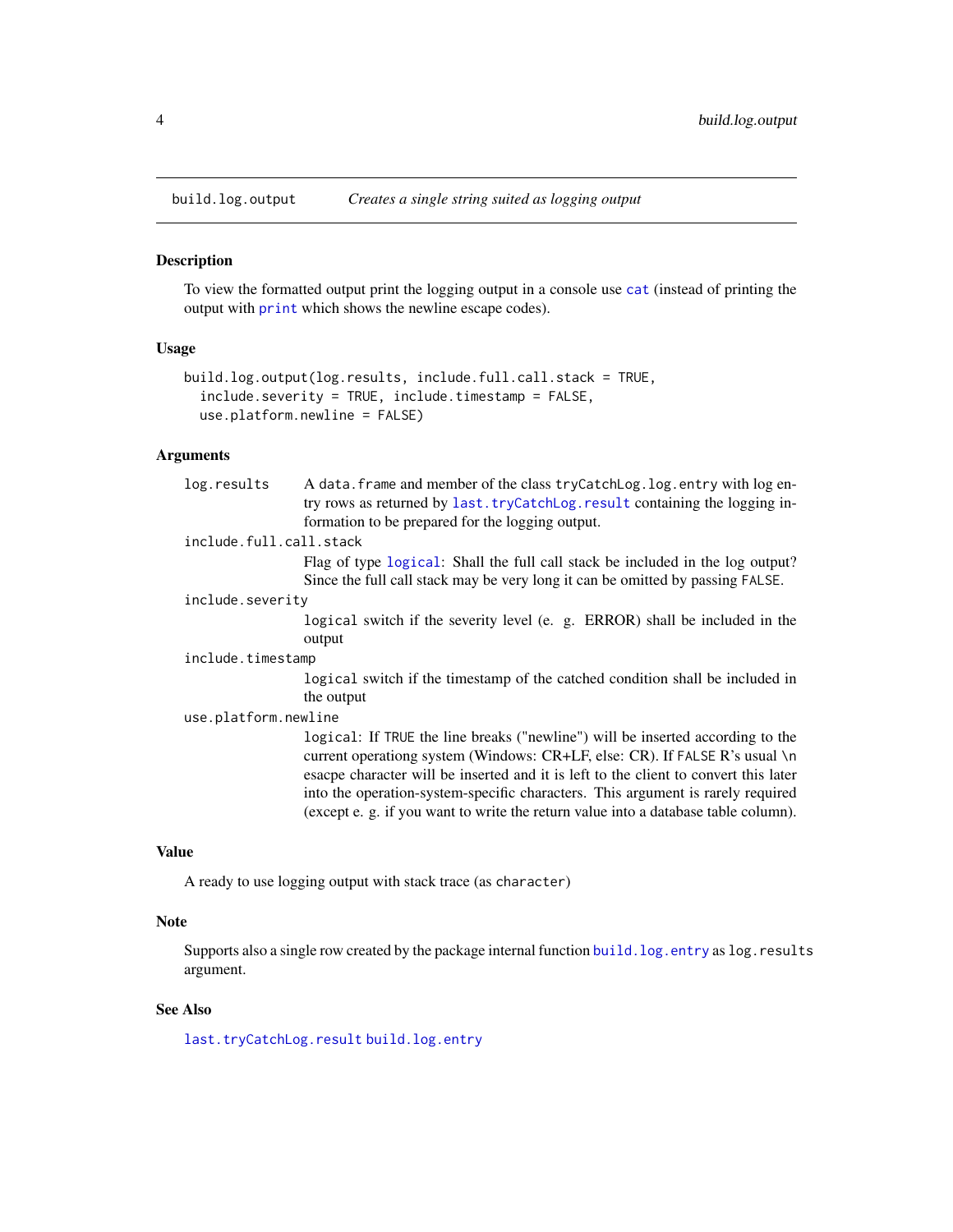<span id="page-4-0"></span>determine.platform.NewLine

*Determines the operating system specific new line character(s)*

# Description

CR + LF on Windows, else only LF...

#### Usage

```
determine.platform.NewLine()
```
# Details

This function is pendant to Microsoft's .Net "Environment.NewLine".

#### Value

the new line character(s) for the current operating system

#### Note

THIS IS A PACKAGE INTERNAL FUNCTION AND THEREFORE NOT EXPORTED.

# References

https://stackoverflow.com/questions/47478498/build-string-with-os-specific-newline-characters-crlf-

<span id="page-4-1"></span>get.pretty.call.stack *Pretty formatted call stack enriched with the source file names and row numbers*

#### Description

Enriches the current call stack with the source file names and row numbers to track the location of thrown conditions and generates a prettily formatted list of strings

# Usage

```
get.pretty.call.stack(call.stack, omit.last.items = 0, compact = FALSE)
```
#### Arguments

| call.stack      | Call stack object created by sys.calls                                           |
|-----------------|----------------------------------------------------------------------------------|
| omit.last.items |                                                                                  |
|                 | Number of call stack items to drop from the end of the full stack trace          |
| compact         | TRUE will return only call stack items that have a source code reference (FALSE) |
|                 | all)                                                                             |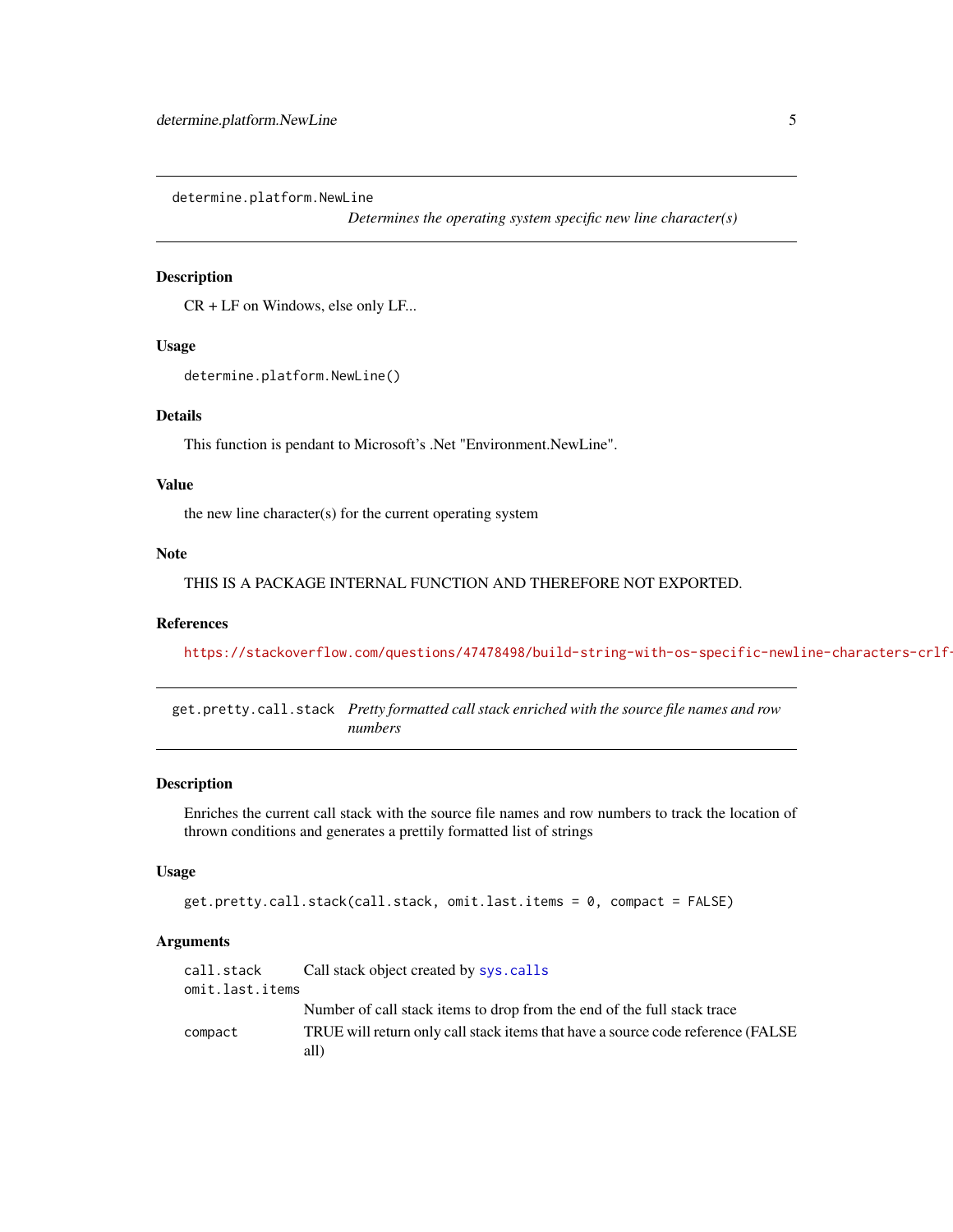# <span id="page-5-0"></span>Details

How to read the call stack:

- 1. Call stack items consist of: <call stack item number> [<file name>#<row number>:] <expression executed by this code line>
- 2. The last call stack items with a file name and row number points to the source code line causing the error.
- 3. Ignore all call stack items that do not start with a file name and row number (R internal calls only)

You should only call this function from within [withCallingHandlers](#page-0-0), NOT from within [tryCatch](#page-0-0) since tryCatch unwinds the call stack to the tryCatch position and the source of the condition cannot be identified anymore.

#### Value

The call stack ([sys.calls](#page-0-0)) without the last number of function calls (given by "omit.last.items") to remove irrelevant calls caused e. g. by exception handler ([withCallingHandlers](#page-0-0)) or restarts (of warnings).

#### See Also

[tryCatchLog](#page-13-1), [tryLog](#page-16-1), [limitedLabelsCompact](#page-10-1)

get.pretty.option.value

*gets the current value of an option as key/value string*

# Description

The data type is also indicated if an option is set (since a wrong data type may cause problems). If an option is not set "(not set)" is shown as value.

#### Usage

get.pretty.option.value(option.name)

#### **Arguments**

option.name Name of the option (as character)

# Details

THIS IS AN INTERNAL PRIVATE FUNCTION OF THE PACKAGE.

# Value

The option as key/value string in one line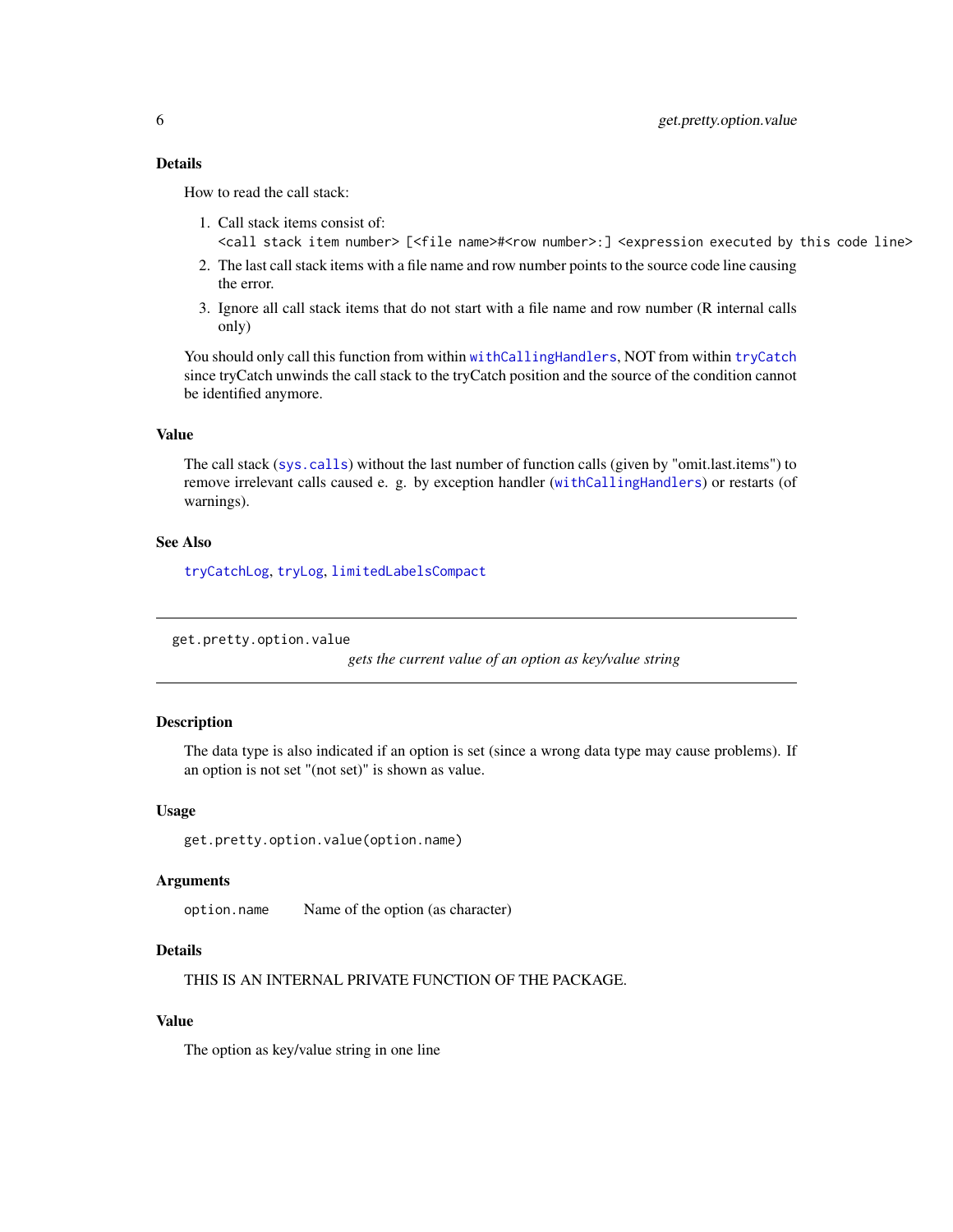# <span id="page-6-0"></span>get.pretty.tryCatchLog.options 7

# See Also

[get.pretty.tryCatchLog.options](#page-6-1)

#### Examples

```
## Not run:
tryCatchLog:::get.pretty.option.value("warn")
# [1] "Option warn = 0 (double)"
## End(Not run)
```

```
get.pretty.tryCatchLog.options
```
*Gets the current option values of all options supported by the 'tryCatchLog' package*

# Description

This is a convenience function whose result can be used e. g. to log the current settings.

# Usage

get.pretty.tryCatchLog.options()

# Details

If an option is not set the string "(not set)" is shown as value.

The data type is also indicated if an option is set (since a wrong data type may cause problems).

#### Value

The current option settings as string (one per line as key/value pair), e. g.

```
Option tryCatchLog.write.error.dump.file = FALSE (logical)
Option tryCatchLog.write.error.folder = . (character)
Option tryCatchLog.silent.warnings = FALSE (logical)
Option tryCatchLog.silent.messages = (not set)
```
#### Examples

```
cat(get.pretty.tryCatchLog.options()) # "cat" does apply new line escape characters
```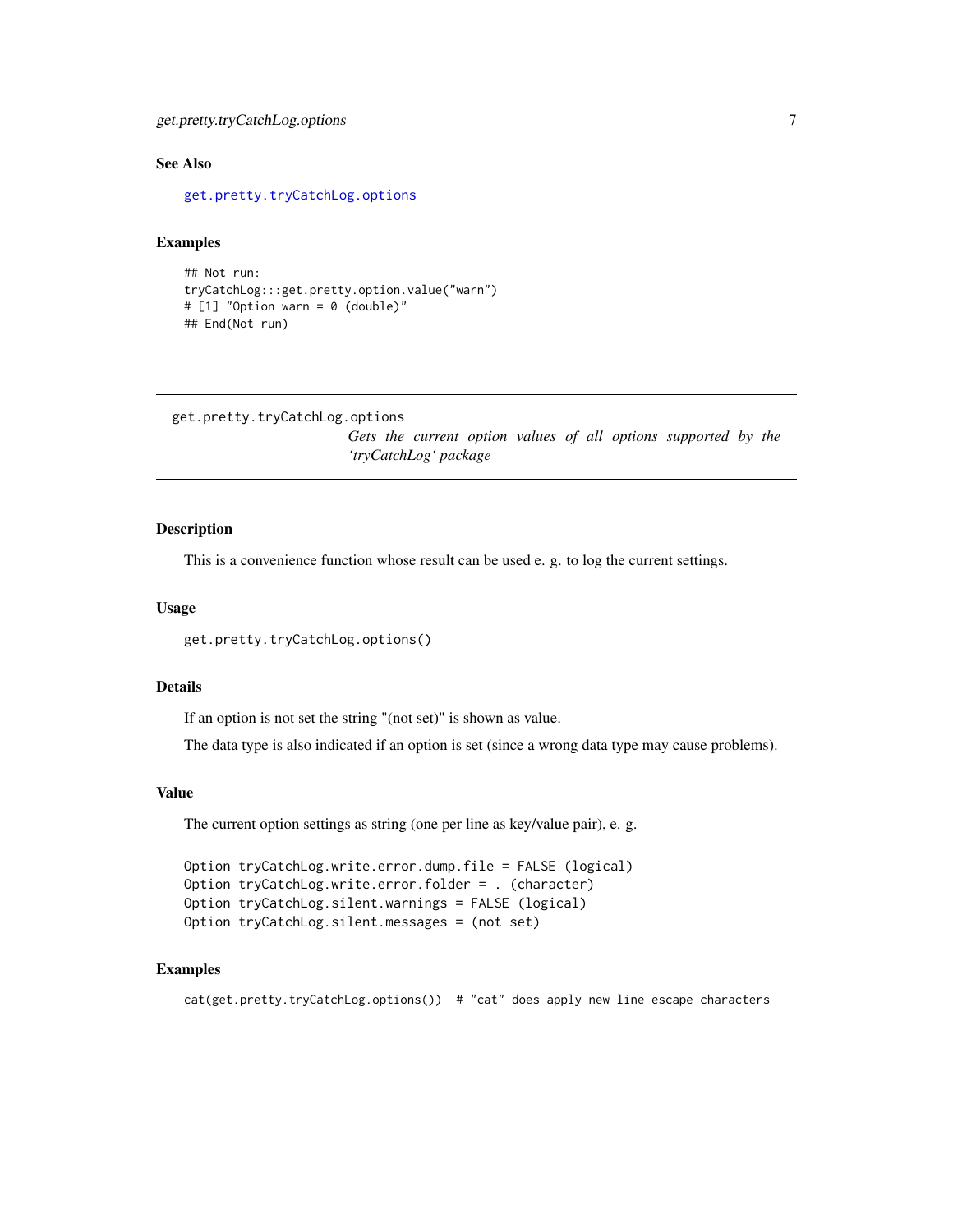```
is.duplicated.log.entry
```
*Check if a new log entry would be a duplicate of on an already existing log entry*

# Description

The log.entry is checked against the existing log entries from [last.tryCatchLog.result](#page-9-1) using the following columns:

- 1. msg.text
- 2. full.stack.trace

# Usage

```
is.duplicated.log.entry(log.entry)
```
# Arguments

log.entry A data.frame with the new log entry (exactly one row)

#### Value

TRUE if the log.entry is a duplicate, else FALSE

# Note

Required function to fix issue # 18 (<https://github.com/aryoda/tryCatchLog/issues/18>)

#### See Also

[last.tryCatchLog.result](#page-9-1), [build.log.entry](#page-2-1)

is.package.available *Checks if a package is installed and can be loaded*

# Description

Use this function to check for optional package dependencies within this package.

# Usage

```
is.package.available(package.name)
```
#### Arguments

package.name Name of the package (as string)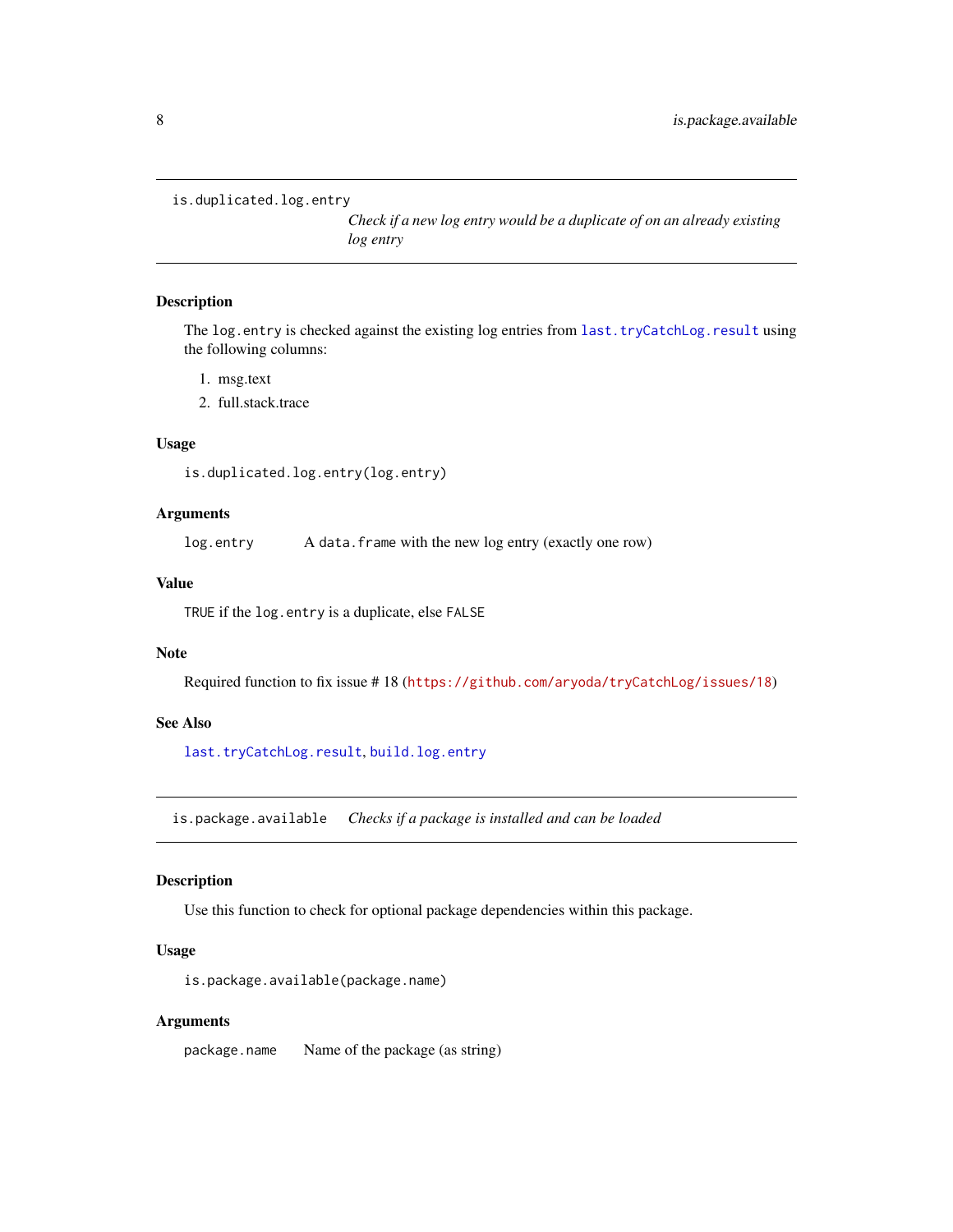#### <span id="page-8-0"></span>is.windows 9

# Details

This is a package-internal function!

See section 'Good practice' in '?.onAttach'.

# Value

TRUE if the packages is installed, otherwise FALSE

http://r-pkgs.had.co.nz/description.html

# Examples

```
tryCatchLog:::is.package.available("tryCatchLog") # must be TRUE :-)
```
is.windows *Determines if R is running on a Windows operating system*

# Description

Throws a warning if an indication for Windows OS were found but the Windows OS cannot be recognized for sure (via a second different check).

#### Usage

is.windows()

# Value

TRUE of running on a Windows OS else FALSE

# Examples

is.windows()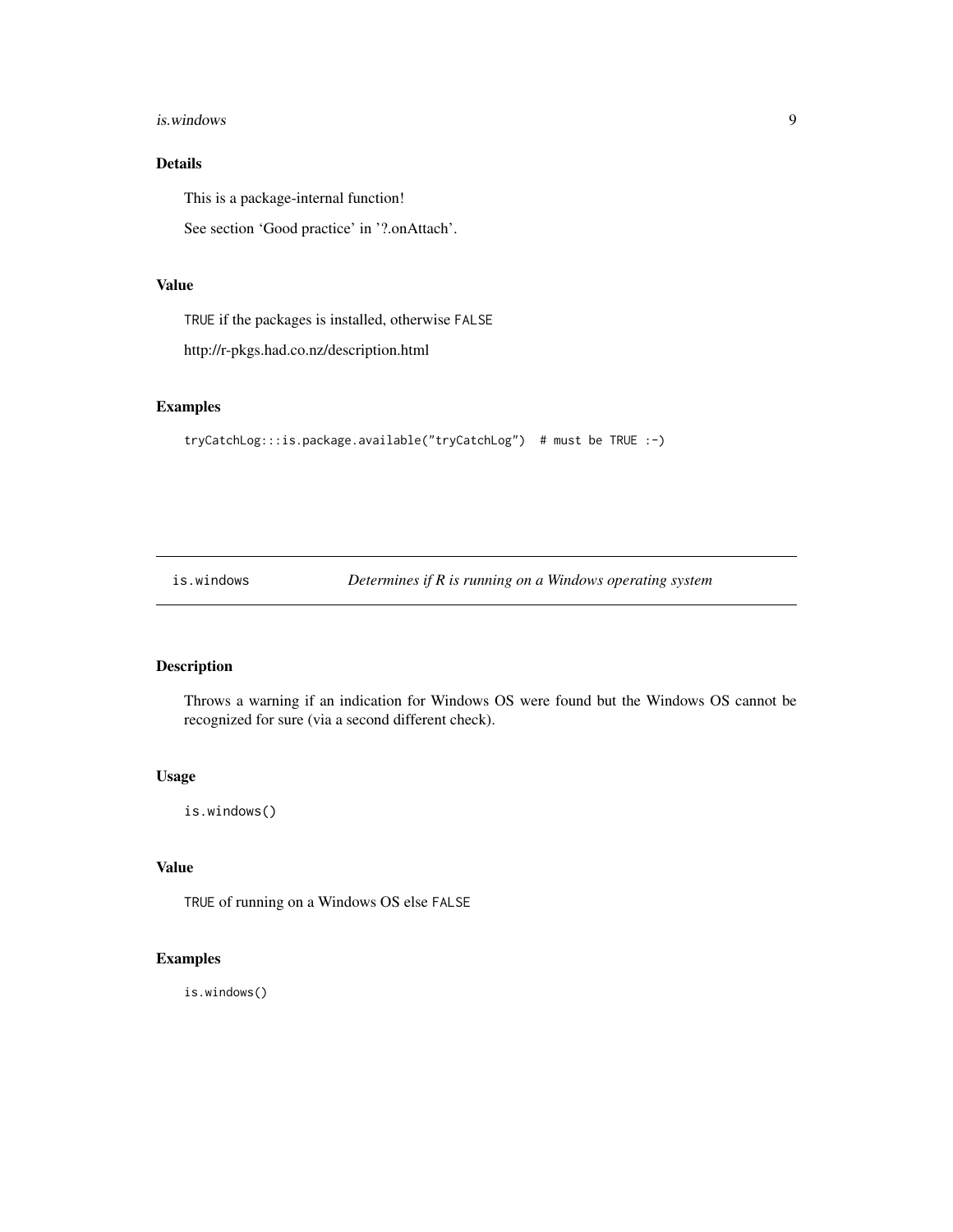```
last.tryCatchLog.result
```
*Gets the logging result of the last call to* tryCatchLog *or* tryLog

#### **Description**

The last logging result after calling tryCatchLog or tryLog can be retrieved by calling this function.

#### Usage

```
last.tryCatchLog.result()
```
#### Details

The typical use case is to get and store the log output not only in a log file but also in another place that is not supported by the logging framework, e. g. in a data base table of your application or displaying it in a GUI (user interface).

Another use case is to review the last log output on the console during debugging.

#### Value

the logging result of the last call to [tryCatchLog](#page-13-1) or [tryLog](#page-16-1) as [data.frame](#page-0-0) comprised of one row per logged condition with these columns:

- 1. timestamp creation date and time of the logging entry
- 2. severity the serverity level of the log entry (ERROR, WARN, INFO etc.)
- 3. msg.text the message text of the log entry
- 4. compact.stack.trace the short stack trace containing only entries with source code references down to line of code that has thrown the condition
- 5. full.stack.trace the full stack trace with all calls down to the line of code that has thrown the condition (including calls to R internal functions and other functions even when the source code in not available).
- 6. dump.file.name name of the created dump file (if any)

If no condition is logged at all an empty data.table is returned.

#### See Also

[tryCatchLog](#page-13-1), [tryLog](#page-16-1)

#### Examples

last.tryCatchLog.result()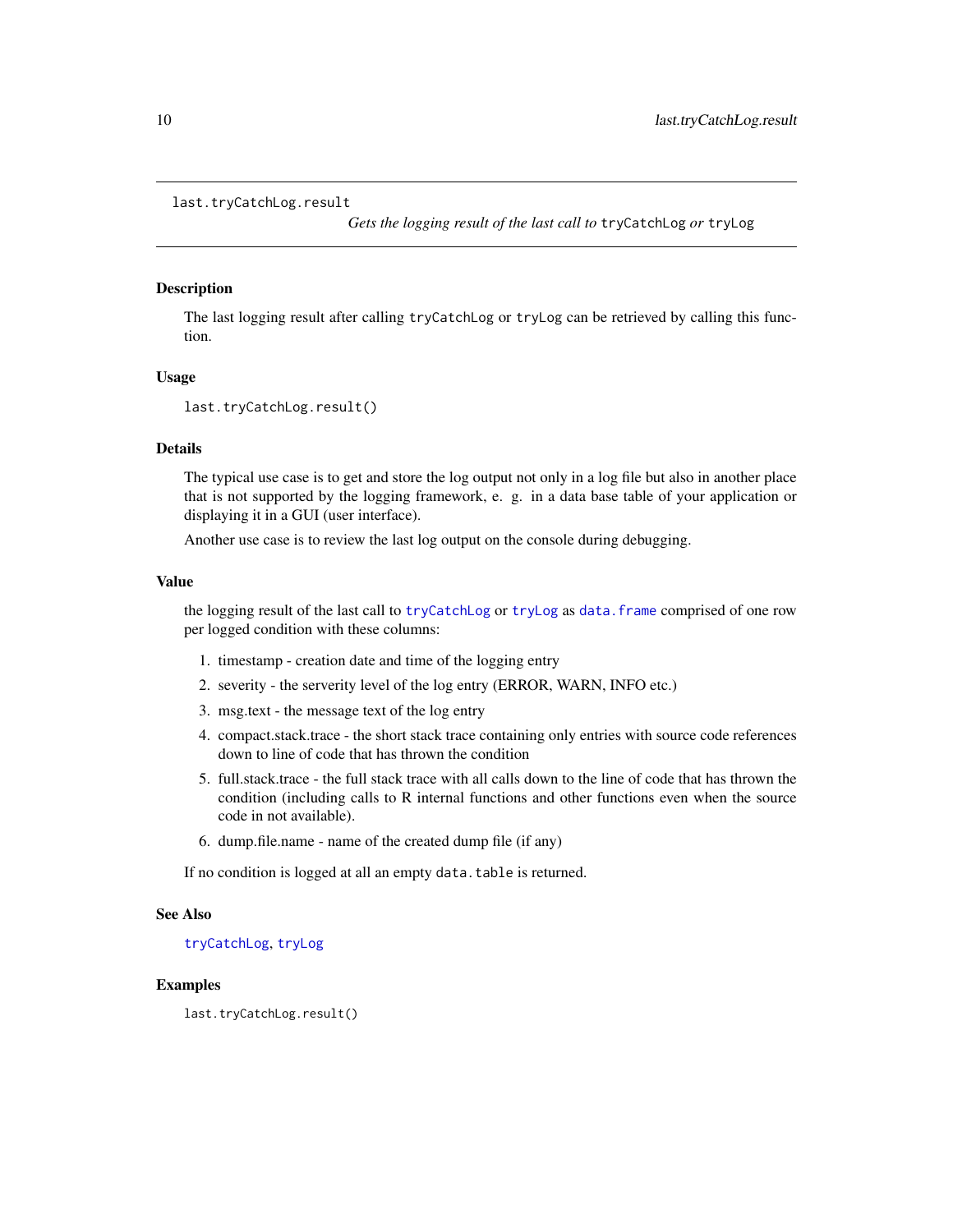<span id="page-10-1"></span><span id="page-10-0"></span>limitedLabelsCompact *Convert a call stack into a list of printable strings*

#### Description

Converts a call stack into a list of printable strings ("labels") with a limited length per call. If source code references are available they are also added in the form  $\langle \langle$  file name $\rangle$  $\rangle$ # $\langle$ line number $\rangle$ : executed R expression (call)

#### Usage

```
limitedLabelsCompact(value, compact = FALSE,
 maxwidth = getOption("width") - 5L)
```
### Arguments

| value    | a list of calls ("call.stack") generated by sys.calls                                                                                                           |
|----------|-----------------------------------------------------------------------------------------------------------------------------------------------------------------|
| compact  | if TRUE only calls that contain a source code reference (attribute "srcref") are<br>returned (plus always the first call); if FALSE all calls will be returned. |
| maxwidth | Maximum number of characters per call in the return value (longer strings will<br>be cutted). Must be between 40 and 1000                                       |

# Details

R does track source code references only if you set the option "keep.source" to TRUE via options(keep.source = TRUE). Without this option this function cannot enrich source code references. If you use Rscript to start a non-interactive R script as batch job you have to set this option since it is FALSE by default. You can add this option to your [.Rprofile](#page-0-0) file or use a startup R script that sets this option and sources your actual R script then.

This function is based on the undocumented [limitedLabels](#page-0-0) function of the base package. The source code can be viewed by entering limitedLabels in the R console. The attributes required to add source file names and line numbers to the calls (srcref and srcfile) and how they are created internally are explained in this article: [https://journal.r-project.org/archive/2010-2/RJournal](https://journal.r-project.org/archive/2010-2/RJournal_2010-2_Murdoch.pdf)\_ [2010-2\\_Murdoch.pdf](https://journal.r-project.org/archive/2010-2/RJournal_2010-2_Murdoch.pdf)

#### Value

A list of strings (one for each call)

#### See Also

[sys.calls](#page-0-0), [tryCatchLog](#page-13-1), [get.pretty.call.stack](#page-4-1)

#### Examples

limitedLabelsCompact(sys.calls(), TRUE)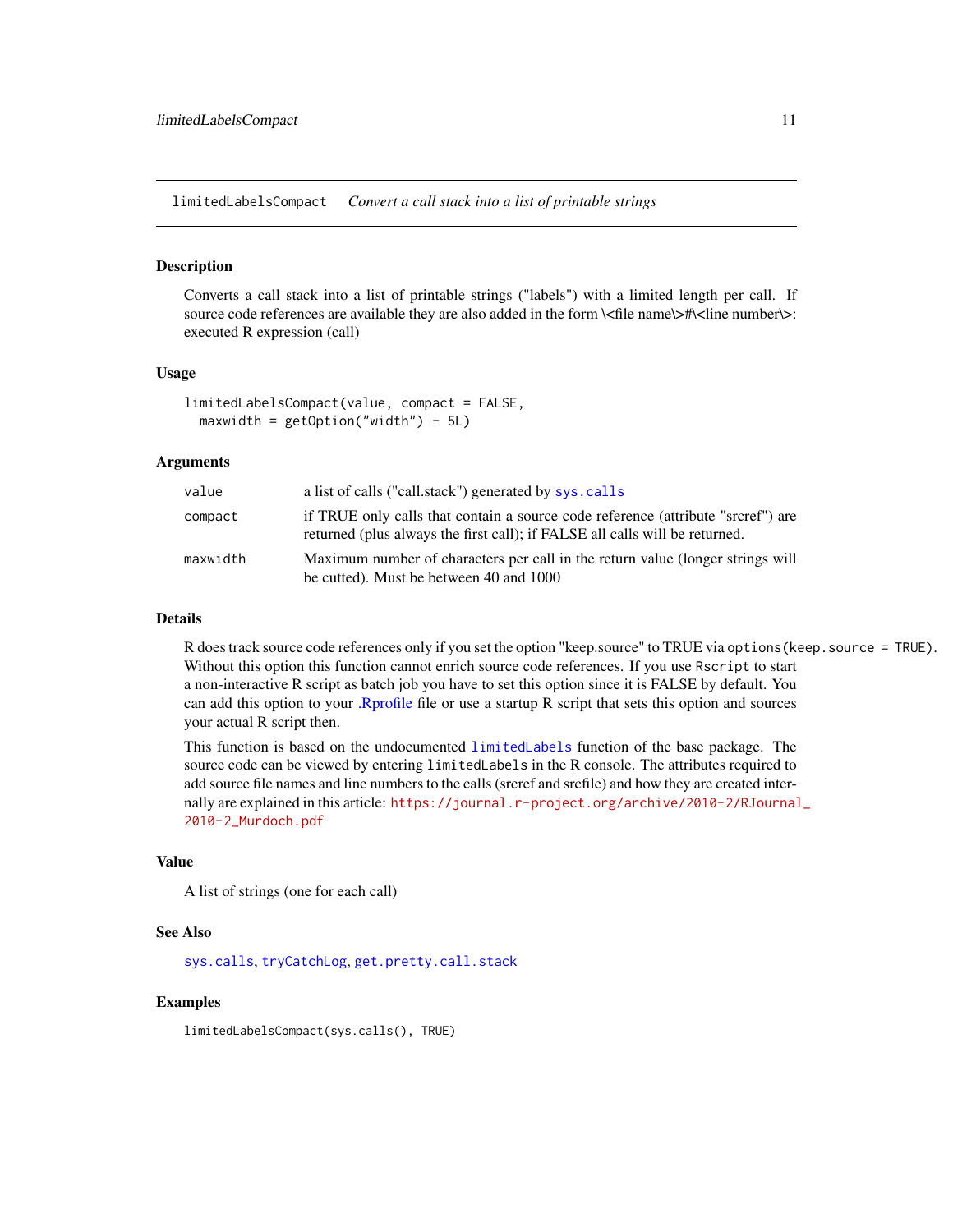<span id="page-11-0"></span>

# Description

This is a package-internal function.

# Usage

log2console(severity.level, msg)

# Arguments

severity.level String containing the severity level (ERROR, WARN or INFO) of the message msg The message to be printed (as character).

# Value

The log message as it was printed to the console. NA is printed as empty string.

# Examples

```
tryCatchLog:::log2console("WARN", "this is my last warning")
```
platform.NewLine *Gets the operating system specific new line character(s)*

# Description

CR + LF on Windows, else only LF...

# Usage

```
platform.NewLine()
```
#### Details

The newline character(s) are determined once at package loading time.

# Value

the new line character(s) for the current operating system

#### Examples

platform.NewLine()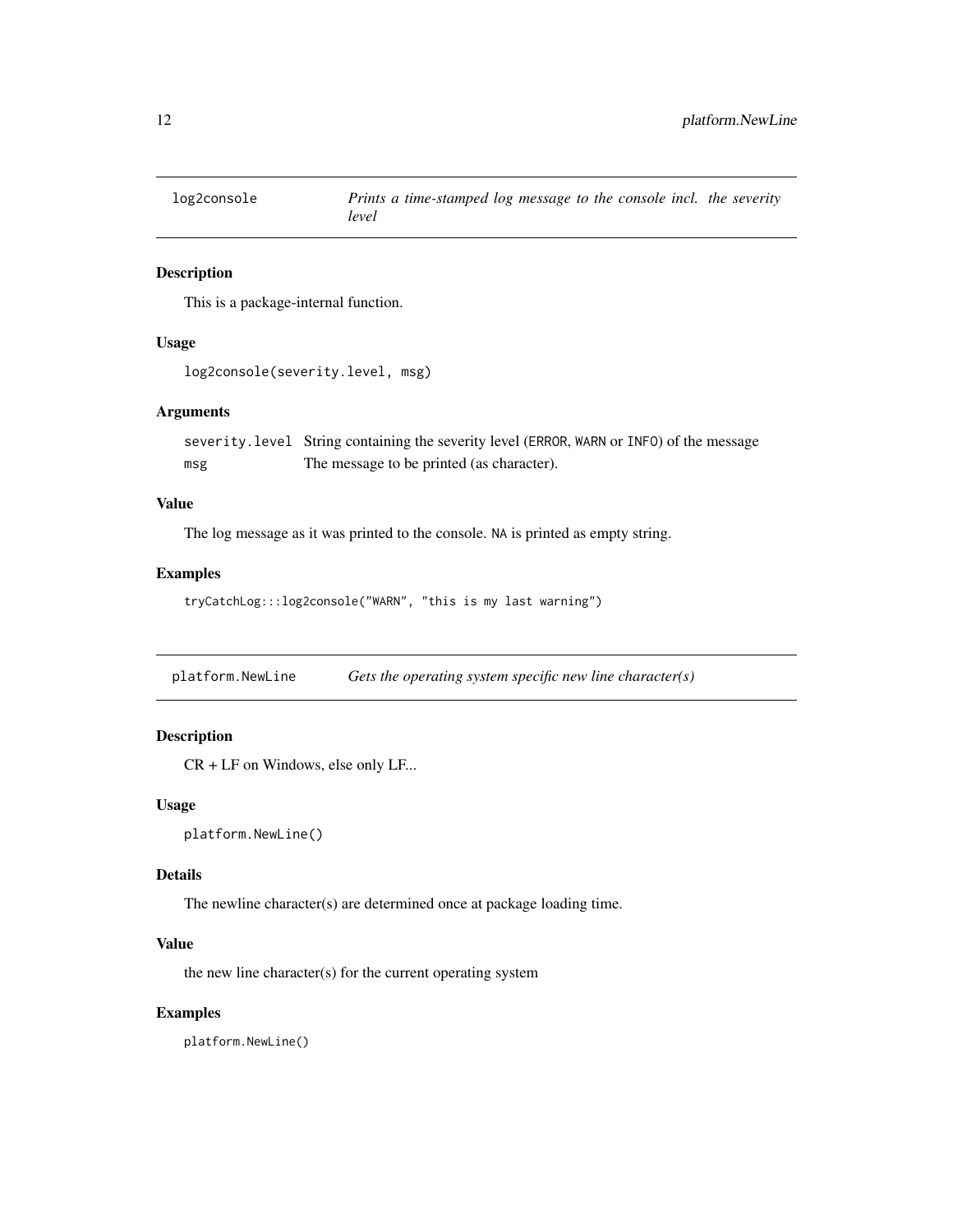<span id="page-12-1"></span><span id="page-12-0"></span>reset.last.tryCatchLog.result

*Resets the stored logging output of the last call to* tryCatchLog *or* tryLog *to an empty list*

#### Description

You can get the last logging output by calling [last.tryCatchLog.result](#page-9-1).

#### Usage

reset.last.tryCatchLog.result()

# Value

invisible: TRUE

# Note

THIS IS A PACKAGE INTERNAL FUNCTION AND THEREFORE NOT EXPORTED.

# See Also

[last.tryCatchLog.result](#page-9-1), [append.to.last.tryCatchLog.result](#page-1-1),

<span id="page-12-2"></span>set.logging.functions *Sets the logging functions that shall be used by* tryCatchLog *for the different severity levels*

# Description

The logging functions must have at least one parameter: The logging message (as character) which must be the first argument.

#### Usage

```
set.logging.functions(error.log.func = function(msg)
  tryCatchLog:::log2console("ERROR", msg), warn.log.func = function(msg)
  tryCatchLog:::log2console("WARN", msg), info.log.func = function(msg)
  tryCatchLog:::log2console("INFO", msg))
```
#### Arguments

error.log.func The logging function for errors warn.log.func The logging function for warning info.log.func The error function for messages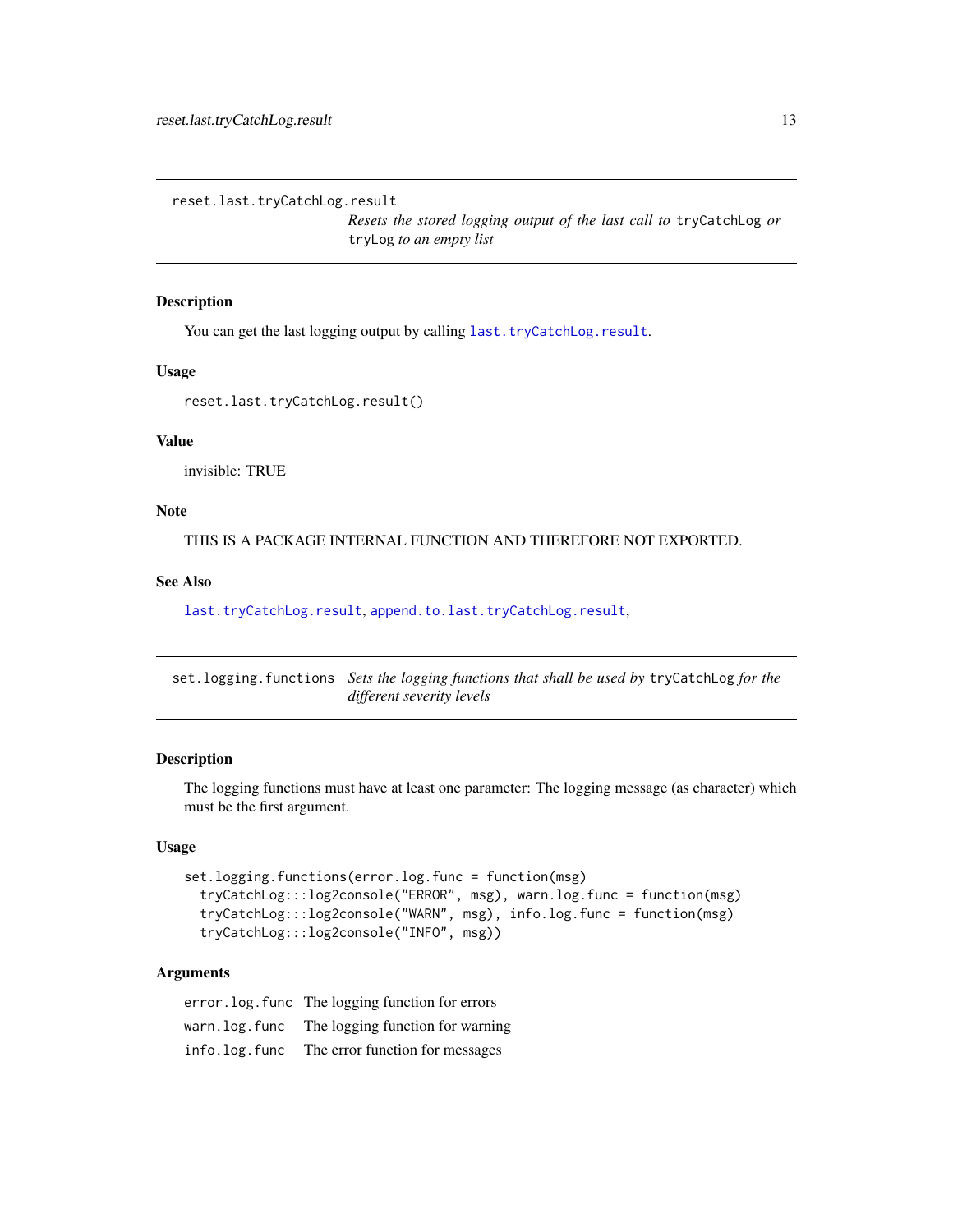# Details

The default logging functions are internal functions without any dependencies to other logging packages. They use the same logging output format as futile.logger version 1.4.3.

If you want to disable any logging output you should use a decent logging framework which allows to set the logging threshold (e. g. futile.logger's [flog.threshold](#page-0-0)).

The package-internal default logging functions are only a minimal implementation and are not meant to replace a decent logging framework.

# Value

Nothing

# See Also

[tryCatchLog](#page-13-1)

#### Examples

```
# To disable any logging you could use "empty" functions
set.logging.functions( error.log.func = function(msg) invisible(),
                      warn.log.func = function(msg) invisible(),
                      info.log.func = function(msg) invisible())
```
<span id="page-13-1"></span>tryCatchLog *Try an expression with condition logging and error handling*

# Description

This function evaluates an expression passed in the expr parameter and executes the error handler function passed as parameter error in case of an error condition.

#### Usage

```
tryCatchLog(expr, ..., finally = NULL,
 write.error.dump.file = getOption("tryCatchLog.write.error.dump.file",
 FALSE),
 write.error.dump.folder = getOption("tryCatchLog.write.error.dump.folder",
 "."), silent.warnings = getOption("tryCatchLog.silent.warnings",
 FALSE), silent.messages = getOption("tryCatchLog.silent.messages",
 FALSE))
```
<span id="page-13-0"></span>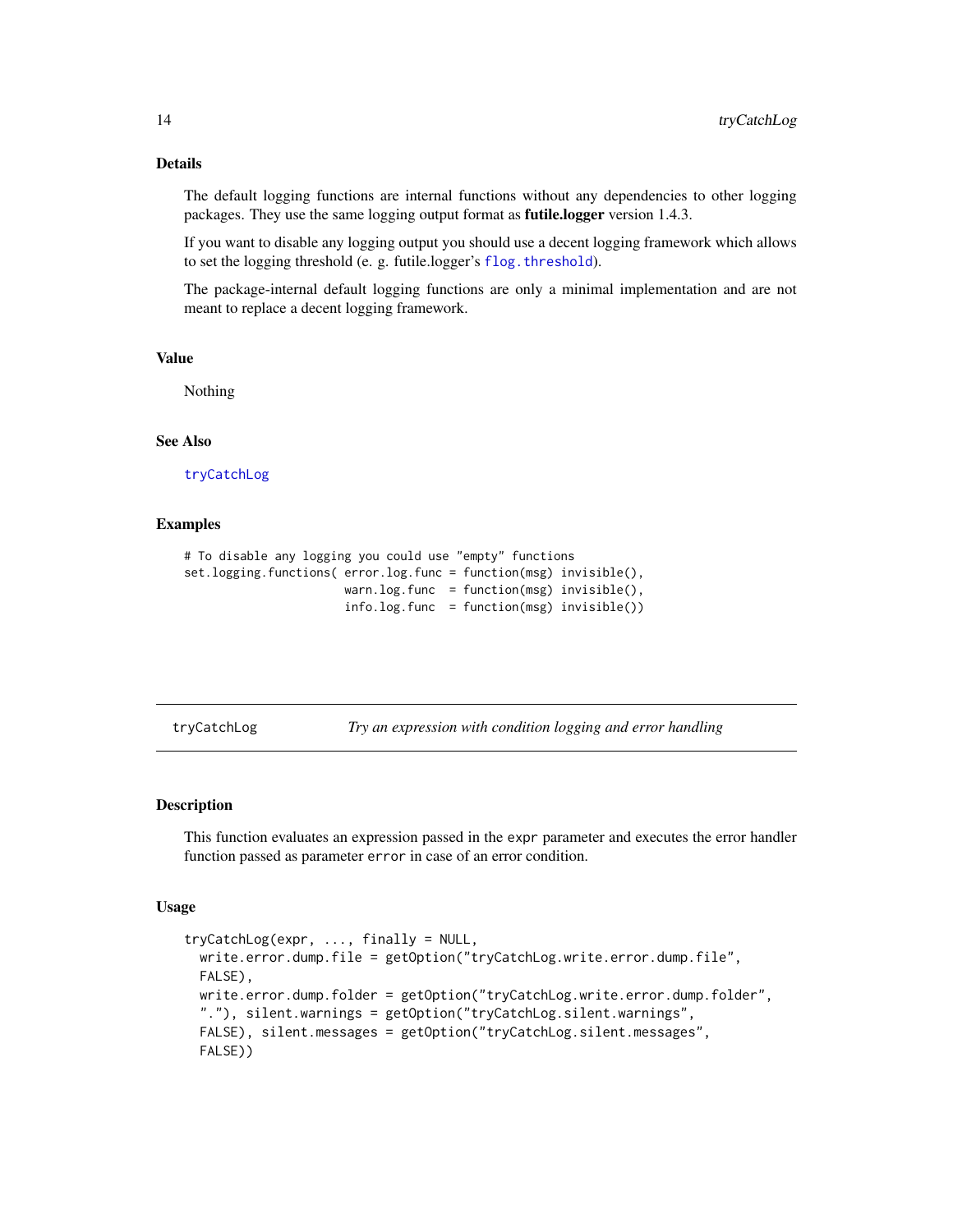# <span id="page-14-0"></span>tryCatchLog 15

# Arguments

|                         | expr                  | expression to be evaluated                                                                                                                                                                                                    |
|-------------------------|-----------------------|-------------------------------------------------------------------------------------------------------------------------------------------------------------------------------------------------------------------------------|
|                         | .                     | condition handler functions (as in tryCatch). Usual condition names are error,<br>warning, message and interrupt. All condition handlers are passed to tryCatch<br>as is (no filtering, wrapping or changing of semantics).   |
|                         | finally               | expression to be evaluated at the end                                                                                                                                                                                         |
|                         | write.error.dump.file |                                                                                                                                                                                                                               |
|                         |                       | TRUE: Saves a dump of the workspace and the call stack named dump_ <yyyymmdd>_at_<hhmmss.sss>_PI<br/>This dump file name pattern shall ensure unique file names in parallel processing<br/>scenarios.</hhmmss.sss></yyyymmdd> |
| write.error.dump.folder |                       |                                                                                                                                                                                                                               |
|                         |                       | path: Saves the dump of the workspace in a specific folder instead of the work-<br>ing directory                                                                                                                              |
|                         | silent.warnings       |                                                                                                                                                                                                                               |
|                         |                       | TRUE: Warnings are logged, but not propagated to the caller.<br>FALSE: Warnings are logged and treated according to the global setting in get Option ("warn").<br>See also warning.                                           |
|                         | silent.messages       |                                                                                                                                                                                                                               |
|                         |                       | TRUE: Messages are logged, but not propagated to the caller.<br>FALSE: Messages are logged and propagated to the caller.                                                                                                      |
|                         | <b>Details</b>        |                                                                                                                                                                                                                               |

#### The finally expression is then always evaluated at the end.

Conditions are logged with the function call stack (including file names and line numbers).

This function shall overcome some drawbacks of the standard [tryCatch](#page-0-0) function. For more details see <https://github.com/aryoda/tryCatchLog>.

If the package futile.logger is installed it will be used for writing logging output, otherwise an internal basic logging output function is used.

Before you call tryCatchLog for the first time you should initialize the logging framework you are using (e. g.futile.logger to control the log output (log to console or file etc.):

```
library(futile.logger)
flog.appender(appender.file("my_app.log"))
flog.threshold(INFO) # TRACE, DEBUG, INFO, WARN, ERROR, FATAL
```
If you are using the futile.logger package tryCatchLog calls these log functions for the different R conditions to log them:

- 1. error -> [flog.error](#page-0-0)
- 2. warning  $\rightarrow$  [flog.warn](#page-0-0)
- 3. message -> [flog.info](#page-0-0)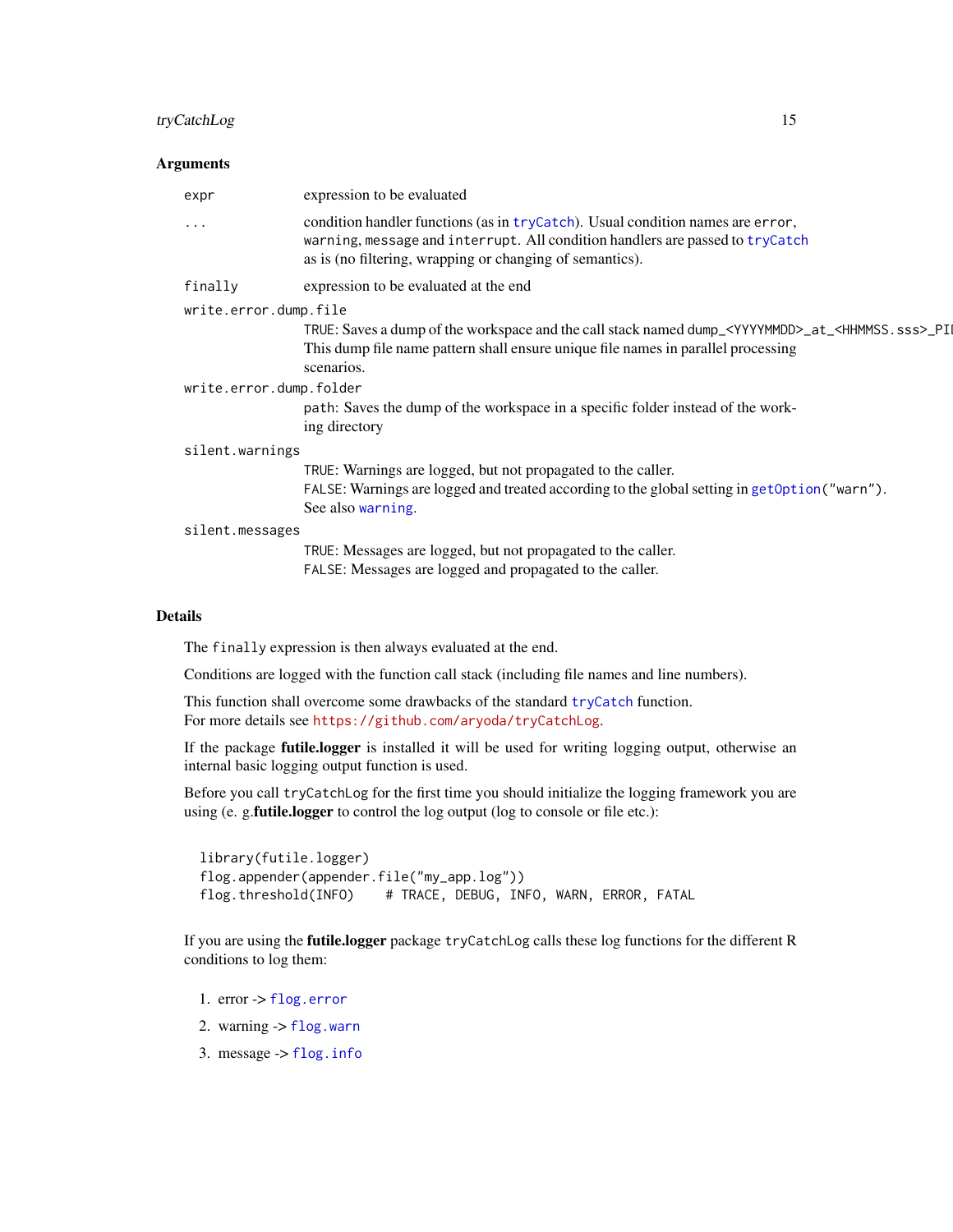<span id="page-15-0"></span>'tryCatchLog' does only log the above conditions, other (user-defined) conditions are currently not not logged but can be catched of course by passing additional handler functions via the ... argument.

The log contains the call stack with the file names and line numbers (if available).

R does track source code references of scripts only if you set the option keep.source to TRUE via options(keep.source = TRUE). Without this option this function cannot enrich source code references.

If you use Rscript to start a non-interactive R script as batch job you have to set this option since it is FALSE by default. You can add this option to your [.Rprofile](#page-0-0) file or use a startup R script that sets this option and sources your actual R script then.

By default, most packages are built without source reference information. Setting the environment variable R\_KEEP\_PKG\_SOURCE=yes before installing a source package will tell R to keep the source references. You can also use options(keep.source.pkgs = TRUE) before you install a package.

Setting the parameter tryCatchLog.write.error.dump.file to TRUE allows a post-mortem analysis of the program state that led to the error. The dump contains the workspace and in the variable "last.dump" the call stack ([sys.frames](#page-0-0)). This feature is very helpful for non-interactive R scripts ("batches").

Setting the parameter tryCatchLog.write.error.dump.folder to a specific path allows to save the dump in a specific folder. If not set, the dump will be saved in the working directory.

To start a post-mortem analysis after an error open a new R session and enter:  $load("dump_20161016_160020r)$  # re debugger(last.dump)

Note that the dump does not contain the loaded packages when the dump file was created and a dump loaded into memory does therefore not use exactly the same search path. This means:

- 1. the program state is not exactly reproducible if objects are stored within a package namespace
- 2. you cannot step through your source code in a reproducible way after loading the image if your source code calls functions of non-default packages

# Value

the value of the expression passed in as parameter "expr"

#### Best practices

To avoid that too many dump files filling your disk space you should omit the write.error.dump.file parameter and instead set its default value using the option tryCatchLog.write.error.dump.file in your [.Rprofile](#page-0-0) file instead (or in a startup R script that sources your actual script). In case of an error (that you can reproduce) you set the option to TRUE and re-run your script. Then you are able to examine the program state that led to the error by debugging the saved dump file.

To see the source code references (source file names and line numbers) in the stack traces you must set this option before executing your code: options(keep.source = TRUE)

You can execute your code as batch with [Rscript](#page-0-0) using this shell script command: Rscript -e "options(keep.source = TRUE); source('my\_main\_function.R')"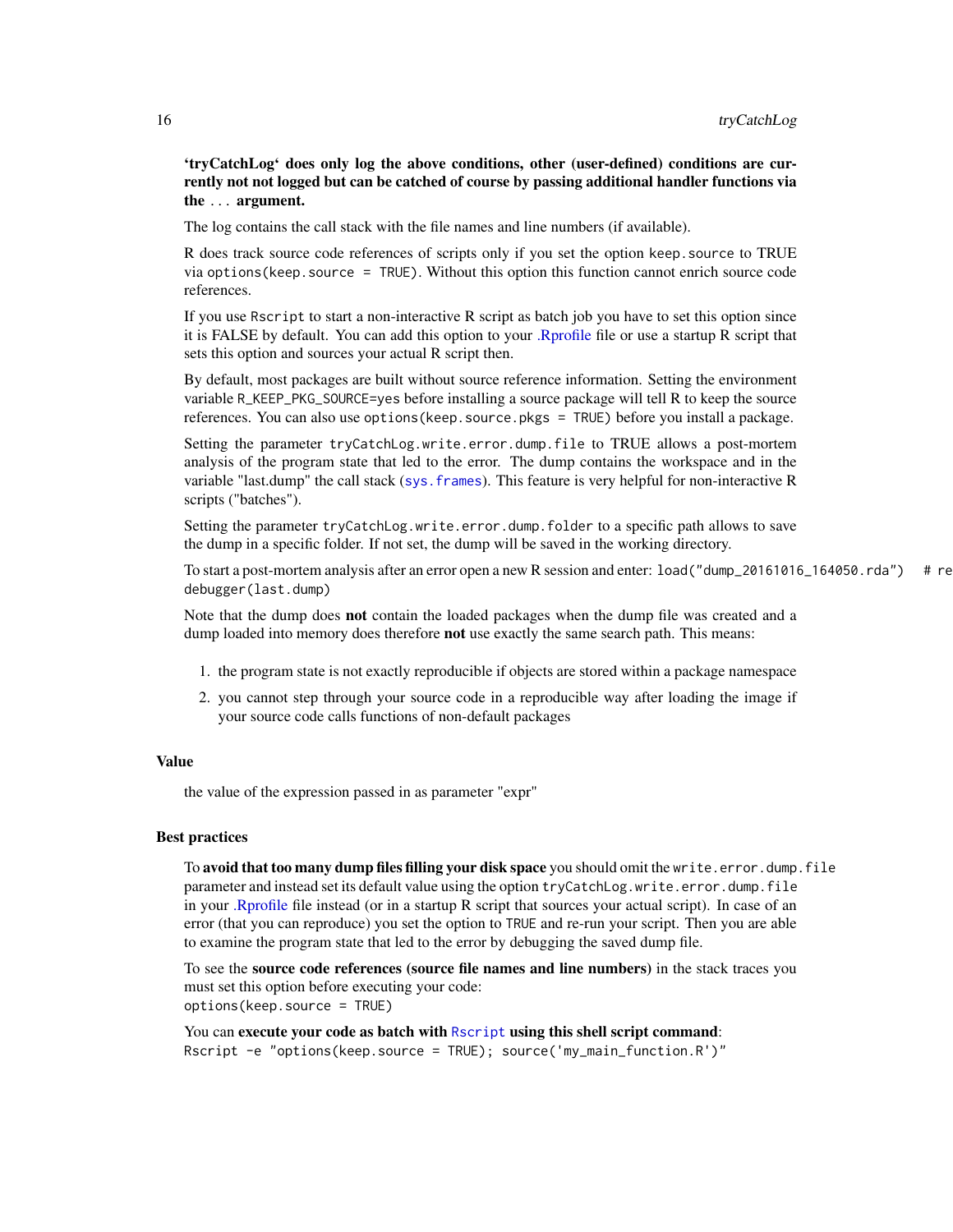#### <span id="page-16-0"></span>tryLog and the state of the state of the state of the state of the state of the state of the state of the state of the state of the state of the state of the state of the state of the state of the state of the state of the

#### References

```
http://adv-r.had.co.nz/beyond-exception-handling.html
https://stackoverflow.com/questions/39964040/r-catch-errors-and-continue-execution-after-logging-th
```
#### See Also

[tryLog](#page-16-1), [limitedLabels](#page-0-0), [get.pretty.call.stack](#page-4-1), [getOption](#page-0-0), [last.tryCatchLog.result](#page-9-1), [set.logging.functions](#page-12-2)

# Examples

 $tryCatchLog(log(-1))$  # logs a warning

<span id="page-16-1"></span>

tryLog *Try an expression with condition logging and error recovery*

#### Description

tryLog is a wrapper function around [tryCatchLog](#page-13-1) that traps any errors that occur during the evaluation of an expression without stopping the execution of the script (similar to  $try$ ). Errors, warnings and messages are logged. In contrast to [tryCatchLog](#page-13-1) it returns but does not stop in case of an error and therefore does not have the error and finally parameters to pass in custom handler functions.

#### Usage

```
tryLog(expr,
 write.error.dump.file = getOption("tryCatchLog.write.error.dump.file",
 FALSE),
 write.error.dump.folder = getOption("tryCatchLog.write.error.dump.folder",
  "."), silent.warnings = getOption("tryCatchLog.silent.warnings",
  FALSE), silent.messages = getOption("tryCatchLog.silent.messages",
 FALSE))
```
#### Arguments

| expr                    | expression to be evaluated                                                                                               |  |
|-------------------------|--------------------------------------------------------------------------------------------------------------------------|--|
| write.error.dump.file   |                                                                                                                          |  |
|                         | TRUE: Saves a dump of the workspace and the call stack named dump_ <yyyymmdd>_at_<hhmmss.sss>_PI</hhmmss.sss></yyyymmdd> |  |
|                         | This dump file name pattern shall ensure unique file names in parallel processing                                        |  |
|                         | scenarios.                                                                                                               |  |
| write.error.dump.folder |                                                                                                                          |  |
|                         | path: Saves the dump of the workspace in a specific folder instead of the work-                                          |  |
|                         | ing directory                                                                                                            |  |
| silent.warnings         |                                                                                                                          |  |
|                         | TRUE: Warnings are logged, but not propagated to the caller.                                                             |  |
|                         | FALSE: Warnings are logged and treated according to the global setting in getOption("warn").                             |  |
|                         | See also warning.                                                                                                        |  |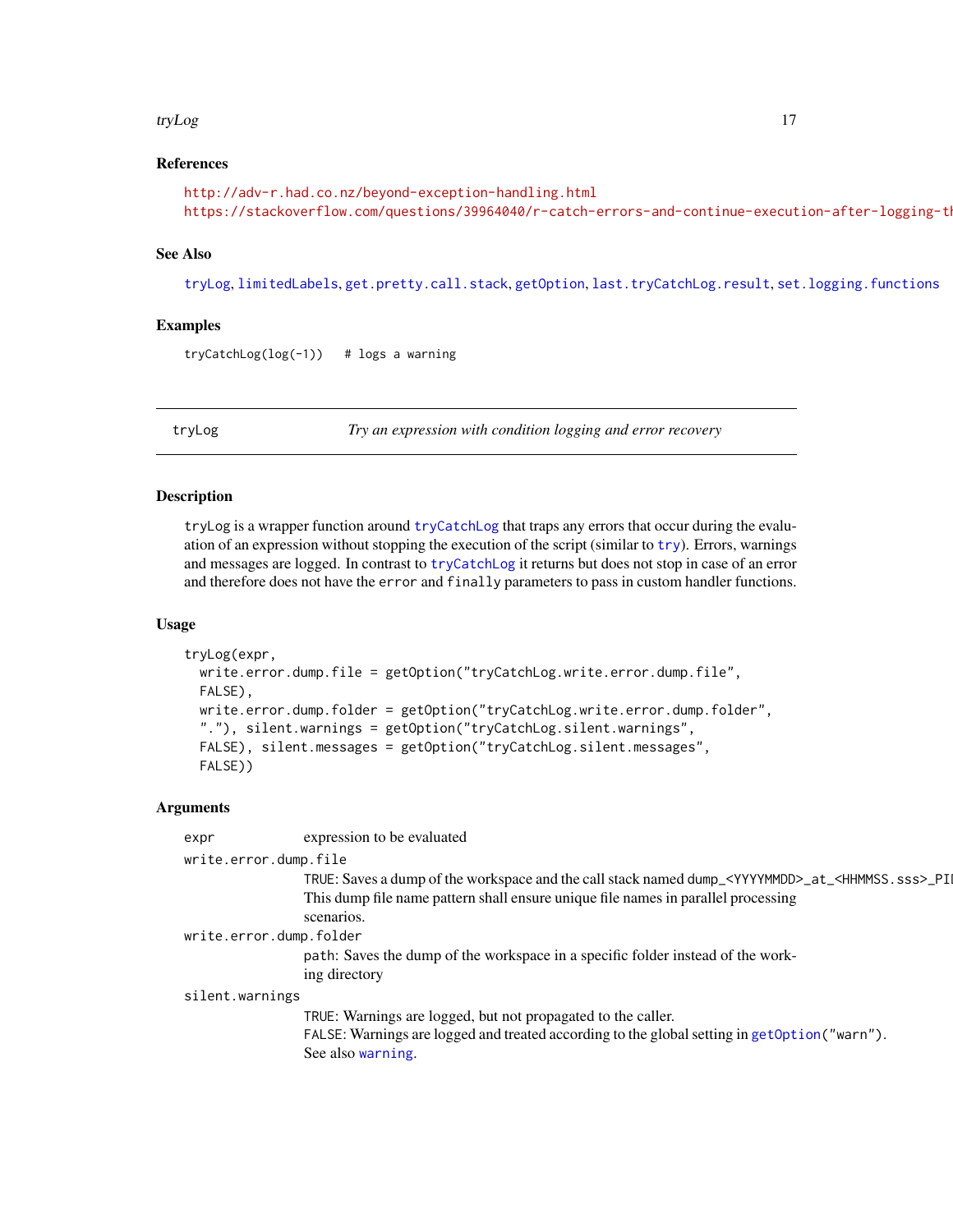#### <span id="page-17-0"></span>silent.messages

TRUE: Messages are logged, but not propagated to the caller. FALSE: Messages are logged and propagated to the caller.

# Details

tryLog is implemented using [tryCatchLog](#page-13-1). If you need need more flexibility for catching and handling errors use the latter. Error messages are never printed to the [stderr](#page-0-0) connection but logged only.

# Value

The value of the expression (if expr is evaluated without an error. In case of an error: An invisible object of the class "try-error" containing the error message and error condition as the "condition" attribute.

# See Also

[tryCatchLog](#page-13-1), [last.tryCatchLog.result](#page-9-1)

# Examples

 $tryLog(log(-1))$  # logs a warning tryLog(log("a")) # logs an error